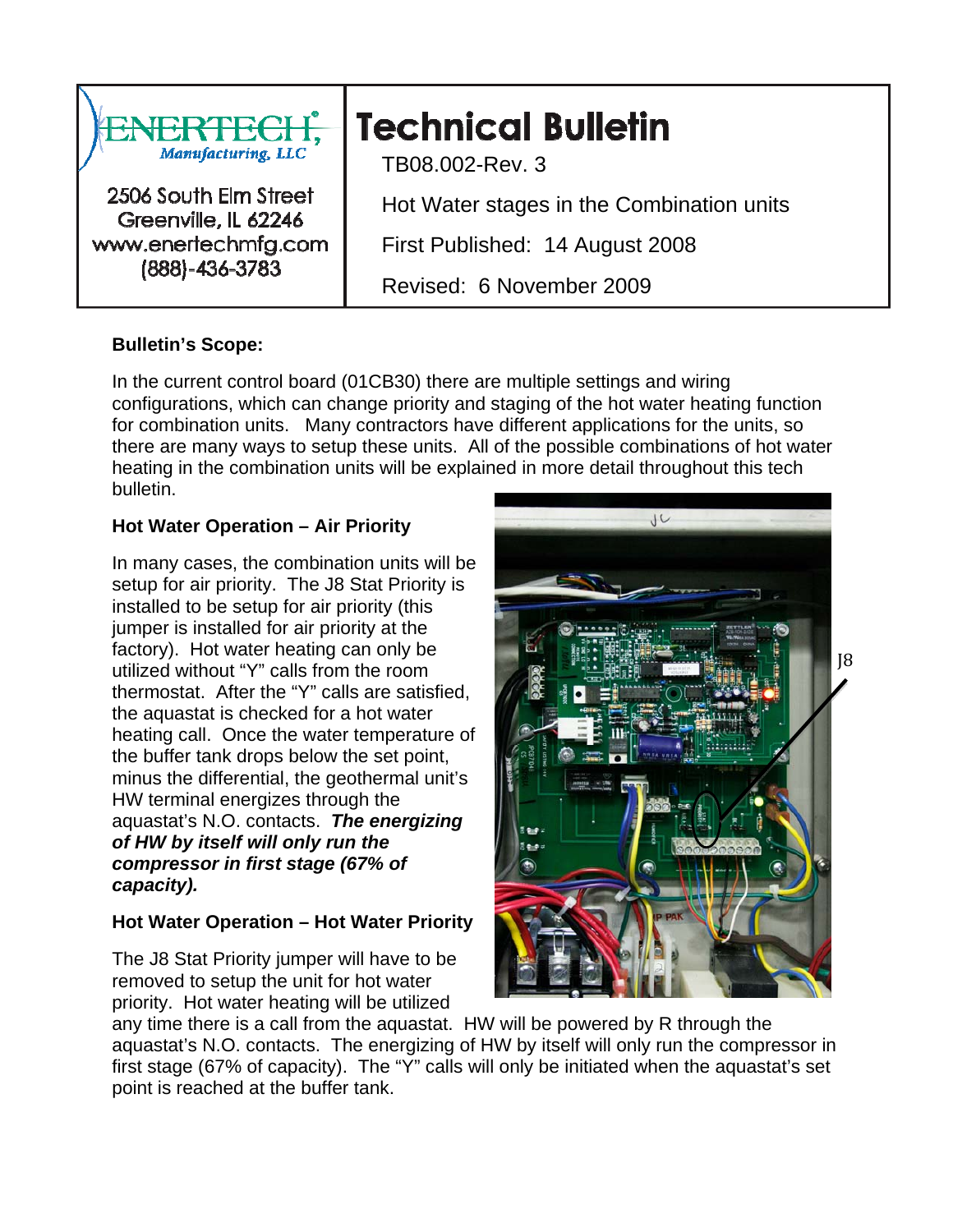### **TB08.02-Rev. 2 page 2**

# **Full Load Operation – Hot Water Priority**

*The energizing of HW by itself will only run the compressor in first stage (67% of capacity).* The combo unit is designed to allow part or full load in forced air mode, but as noted above, only part load in hot water mode. If the application requires full load operation in hot water mode, a jumper wire may be added to the control box as shown below. *The WH1 jumper only works when the J8 Stat Priority jumper is removed. This means the board always has to be in Hot Water Priority.*



Cut the second blue wire from the left (may be purple in some models) going to the compressor solenoid valve. Run a wire (dashed line, above) from terminal WH1. Using a wire nut, connect both cut wires and the new wire from WH1.